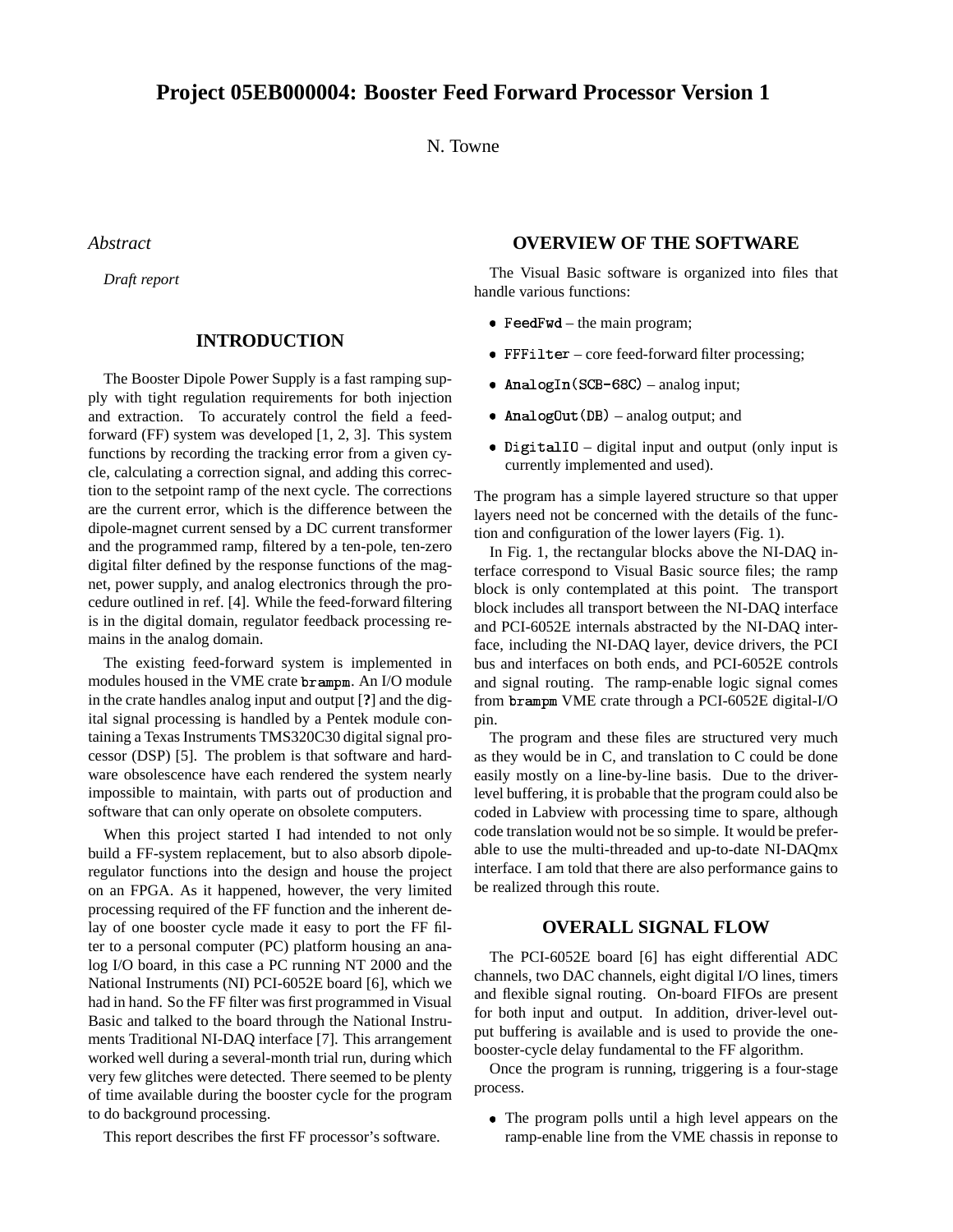

Figure 1: Feed-forward system architecture. SOC is the start-of-cycle signal and SC is the sample clock.

control-room command to ramp. This can occur at any time.

- , Then, the hardware waits for a start-of-cycle low-tohigh transition. There can be up to a booster cycle delay before this happens since there is no synchronization between the ramp-enable and the the start-ofcycle signals.
- , From there, the hardware *scan* triggering is controlled by the sample clock, the first of which happens 600  $\mu$ s after the start-of-cycle transition.
- , ADC *sample* triggering is provided by an on-board timer. The hardware scans through the activated ADC channels in the configured order. A gain can be independently assigned to each channel.

Input and output of samples are handled in blocks  $n/2$ long, where  $n$  is the number of scans per booster cycle. (The number  $n$  must be even.) Two blocks are processed per booster cycle. Output buffering is handled on the driver level and below; the program need only send the correct number of scans to the driver interface in each half-cycle time slot. Input buffering is also handled on the driver level and below but AnalogInSCB-68C polls the driver for the number of available scans until  $n/2$  scans are available, at which time the scans are retrieved and processed. To set up the booster cycle delay, the output is initially loaded with  $n$ scans; input and output are clocked synchronously and are then started simultaneously (the start of output is slaved to the start of input).

The existing FF cycle algorithm also has a waveform advance of 30 scans that is ramped in at the start of cycling. This is necessary because the FF-filter response function has characteristic delay of about 30 scans. This waveform advance is implemented in this program by sending, in the first handful of booster cycles, buffers of data to the driver interface that are a few scans shy of  $n/2$ . Over these cycles the waveform advance accumulates to the 30 scans.

# **FILTER BLOCK**

The FF filter block is defined to mimic the filter defined in the C source code for the TI DSP. This code is or will be on the //nslsnt1/ElectSys/Power Systems Group/Linac-Booster directory for inspection. This directory with file sizes and date stamps are listed below. The correct source file is FF\_NEWAU. C and FF\_NEWAU. OUT is the binary currently in operation.

| 12/17/1992 | 05:17p | 164,923 FF_NEW |                      |
|------------|--------|----------------|----------------------|
| 12/23/1992 | 03:43p | 21,792         | FF NEW.C             |
| 12/17/1992 | 05:17p | 97,813         | FF_NEW.LST           |
| 12/24/1992 | 03:22p | 64,821         | FF_NEW.MAP           |
| 12/24/1992 | 03:22p | 8,850          | FF_NEW.OBJ           |
| 12/24/1992 | 03:23p |                | 171,607 FF_NEW.0UT   |
| 01/25/1993 | 06:08a | 23,215         | FF NEWAU.C           |
| 01/25/1993 | 06:13a |                | 164,131 FF_NEWAU.OUT |
| 05/16/2005 | 02:32p | 1,452          | README               |

Figure 2 shows the structure of the filter. The K1 and K2 filters are structured as three and five cascaded biquad filters (Fig. 3), respectively. In code, these are modeled as a set of taps, each tap of which is modeled as simply a coefficient (corresponding to  $a_i$  or  $b_i$ ) and a memory element (corresponding to  $z^{-1}$ ). Each is of double precision real data type. The procedure biquad steps a sample, applied as the first argument, through the biquad filter specified by the second argument.

Biscardi prepared a presentation on how the coefficients are calculated based on the characteristics of the power supply, magnets, and regulator [4].

Initialization of the filter requires a handful of steps. The biquad filters require defining an array of eight biquad data types, at compile time; at run time, each of its coefficients is set to its value, the memory elements are set to zero, the circular buffer is cleared, the advance, which is later ramped in, is set to zero, and the memory element 'ylast' in Figure 2 is cleared.

A speed test of the Visual Basic program showed that a 1.5-GHz Athlon computer can cycle the filter at 2.5 MHz, corresponding to 190 MFlops. So computing power is not a problem.

The function interface is:

• FFFilter – the filter itself. Its argument is the input sample as a 'double' data type and it returns the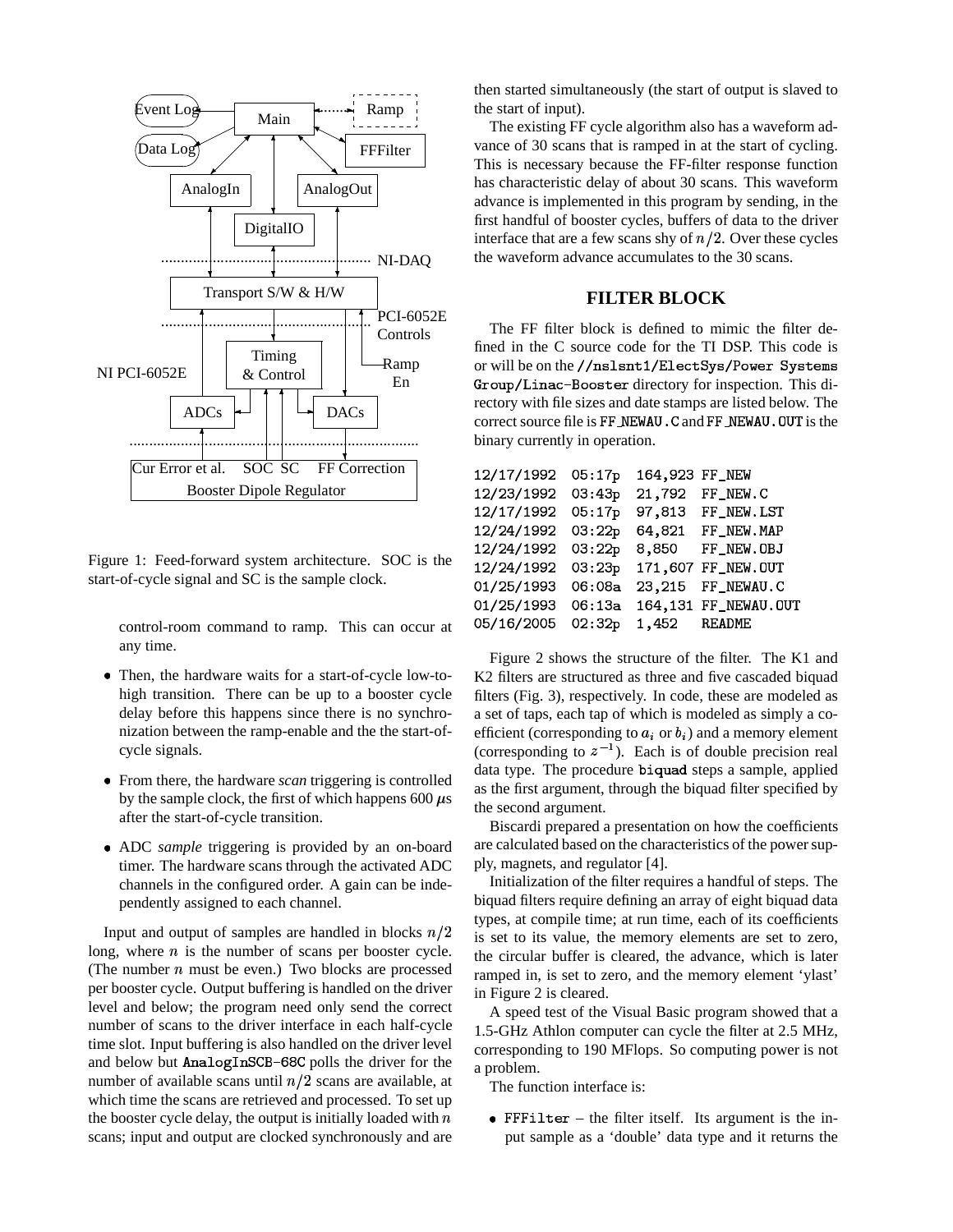

Figure 2: Feed-forward filter shown with one booster cycle delay and waveform advance. K2 is five cascaded biquad filters and K1 is three such filters cascaded;  $k_1$  and  $k_2$  are multiplicative factors; and the circular buffer contains samples corresponding to one booster cycle.



Figure 3: Biquad filter having two FIR taps and two IIR taps. All processing implemented in the program is in double-precision floating-point data type. The  $z^{-1}$  blocks are one-sample memory elements. The dashed boxes are taps, which are discussed in the text.

filtered output as a double. There is no cycle delay of the output since the I/O board provides that delay. Lines can be commented and uncommented to insert the delay.

- FFFilter  $16$  the filter for 16-bit integers. Its argument is the sample as a 'short' data type and the output is a short windowed to the 16-bit range.
- FFFilter 32 the filter for 32-bit integers. Its argument is the sample as a 'long' data type and the output is a long windowed to the 32-bit range.
- for filter initialization. Defines the filter according to code in the procedure and initializes the internal states of the filter elements to zero. Its inputs are the booster cycle delay (as long) and the final advance in samples (as long). It returns zero.
- FFFilterSaveState saves the state of the filter. Used each time there is a good ramp so that it can be restored and used over again to skip over a bad ramp.  $\operatorname{See}\, \texttt{FFfilterRestoreState}.$
- FFFilterRestoreState restores the state of the filter.

All arguments are passed by reference.

#### *Feed-forward-specific board and driver interface*

The application-dependent software layer that manages the details of the board through the NI-DAQ interface consists of three files, one for analog input and its configuration (AnalogInSCB-68C), one for analog output and its configuration (Analog0utMC), and the last for digital input (and potentially output) (DigitalIO). These blocks are independent of each other. The analog-out start trigger is, however, slaved to the analog-input start trigger in hardware by AnalogOutMC.

#### *Analog Input*

Analog input is encapsulated in the file Analog1nSCB-68C.bas. . It handles channel, timing, and trigger configuration as described earlier, as well as starting and stopping acquisition and acquiring data.

- AnalogInInit initializes the board for channel, timing, and trigger configuration as described in Sec. . It requires for arguments:
	- **–** the device number as defined by the Measurement and Automation Explorer (M&AE) (as short);
	- **–** the number of input channels (as short);
	- **–** a list of ADC channels to be used as an array of integers (as short);
	- **–** a list of gains corresponding to the channels (as short); and
	- **–** the cycle length (as long).
- AnalogIn reads sets of scans from the board. It requires for arguments the number of scans to read (as long) and a scan buffer (as short) into which data are placed.
- AnalogInStart starts acquisition. There are no arguments.
- $•$  AnalogInReset resets the analog input. Be sure to end acquisition started by AnalogInStart or your system may become unstable. There are no arguments.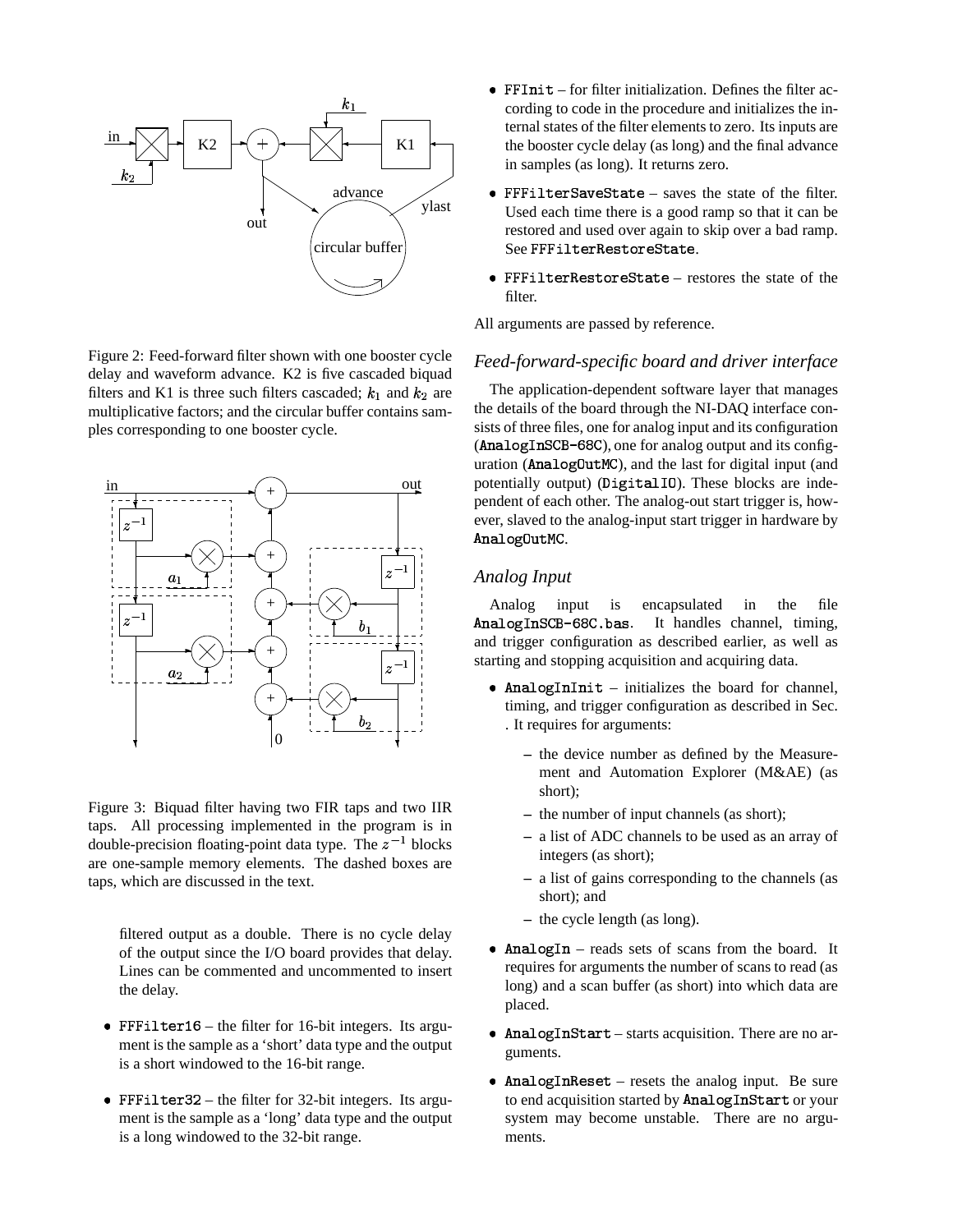All arguments are passed by reference.

# *Analog Output*

Analog output is encapsulated into the file AnalogOutDB.bas. . It handles channel and trigger configuration, starting and stopping output, and outputting data.

- AnalogOutInit initializes the board and driver for channel and trigger configuration. For arguments, it requires:
	- **–** the device number as defined by the Measurement and Automation Explorer (M&AE) (as short);
	- **–** the number of output channels (as short);
	- **–** a list of ADC channels to be used as an array of integers (as short);
	- **–** a list of polarities for the channels (bipolar=0, unipolar=1, as short);
	- **–** the cycle length (as long);
	- **–** a full-length output buffer (as short).
- Analog0ut outputs data to the device. Its arguments are the number of output samples (as long) and a buffer containing the output samples (as short).
- AnalogOutStart starts analog output in the sense that output is enabled to respond to its start trigger, i.e., it is armed. The start-of-analog-output trigger is slaved to the start-of-analog-input trigger.
- AnalogOutReset stops analog output and sets the output channels to zero. Be sure to call this function to end analog output after starting output with AnalogOutStart, or your computer may become unstable.

All parameters are called by reference.

# *Digital Input*

At the moment, the program only uses the ramp-enable signal to start FF corrections. This signal is tied into the first digital I/O terminal and is polled by the program when waiting (after the Go button is clicked). The interface is as follows:

- DigInit  $-$  initializes the digital port. It arguments are the board device number (as short), which is determined by M&AE, the bit number (0 to 7) (as short), and whether input or output (as boolean, True  $=$  input,  $False = output$ ).
- DigInput reads a digital I/O bit. It requires a bit number (as short) as an argument. The function returns the state of the bit as a boolean. The bit specified should have been previously configured.

• DigClose – sets the direction of the digital I/O bits back to input. Use this call to avoid contention when the bits are later used for other purposes.

All parameters are called by reference.

# **FF-TEST – THE APPLICATION LEVEL**

The main task of the application is feed forward, which requires the program to acquire current-error samples, filter them, and output them in blocks to/from the interface layer of Sec. . Other tasks are handled:

- Allow the specification of M&AE device number and a configuration file.
- Read the configuration file that specifies input and output channels and gains and the final waveform advance in cycles, and configure analog input and output accordingly.
- Manage the waveform advance at the start of ramping. Part of this function is also embedded in FFFilter (which breaks the layered-software model).
- Skip over cycles in which the ramp fails to start.
- Display a simple graph of one of a choice of signals input and output by the program. The scale is fixed at  $\pm 2^{15}$ . A button permits enabling and disabling the plot. The MSCHART OCX control is used.
- Stream acquired and processed data to a file. All input channels specified by the configuration file plus the filtered feed-forward correction are output to the file (as binary short data type).
- Display a cycle count and a diagnostic input block size each for block.

The control-panel buttons function as follows:

- Go tells the program to enter a run state where it either runs corrections or waits for a ramp-enable trigger telling it to do so. This button is grayed out while the program is in this state.
- Standby means to go to standby mode where the program waits for user input, i.e., it stops responding to triggers and waits for either a Go command or an Exit command. It is grayed out while in this state.
- Exit quits the program. It is grayed out unless the program is in standby state.

When the program first comes up, it immediately goes to the FF correction cycle where it waits for the ramp enable. The computer is set up to log in to my account and run the FF program when it boots so that it and the program recover automatically from power failure.

The configuration file is specified in the 'configuration file' field of the program's graphical user interface (GUI) and must reside in the same directory as the program. Its format is: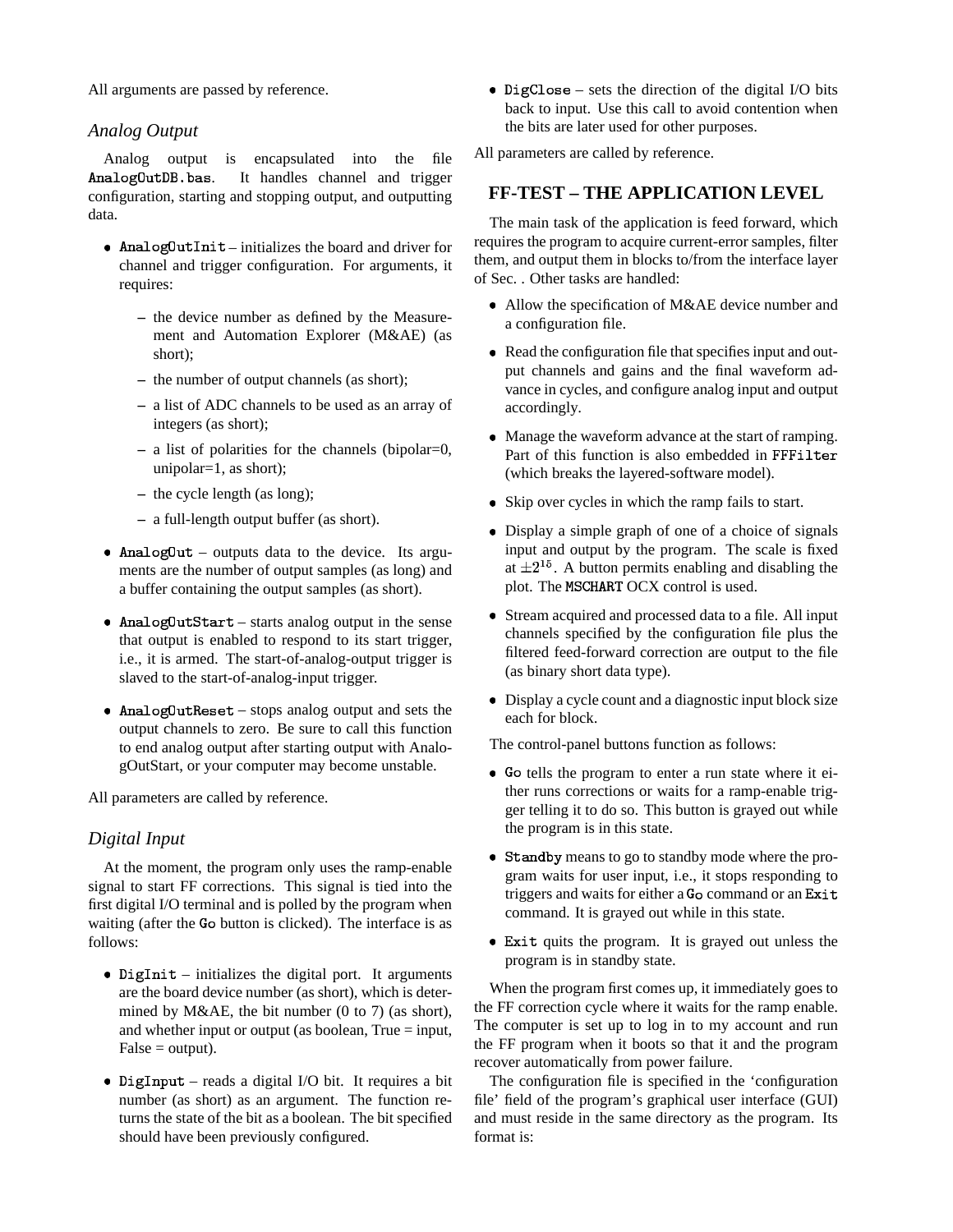- The first line has the number of analog input channels in use. For the PCI-6052E, this number may be 1 through 8.
- For each input channel, there is a line specifying the channel number and gain. The order of these lines specifies the order in which the channels are scanned. Valid input gains for the PCI-6052E are -1 (for 0.5), 1, 2, 5, 10, 20, 50, and 100.
- The next line has the number of output channels to use. For the PCI-6052E, this number may be 1 or 2.
- For each output channel, there is a line specifying the channel number and polarity (0 for bipolar, 1 for unipolar). During each scan of the channels, the PCI-6052E reads the channels in the order specified by these lines.
- This line specifies the waveform advance in scans. It should be a multiple of three.
- This line specifies an overall gain factor to apply to the filter output (double precision). This number may be overridden on 'Output gain factor' entry of the program's GUI.

A useful configuration file is

```
4 [number of input channels]
4 5 [gain of five for the current error]
5-1 [gain of 0.5 for others]
1 - 13 - 11 [number of output channels]
0 0 [bipolar output for the correction]
30 [waveform advance in scans]
0.97 [overall gain factor]
```
The current error is typically small so a gain of 5 (10 times the other channels) is specified for it on the second line. Bracketed comments are not part of the file.

The program's window must not be moved during operation. When this happens, the program appears to be preempted, which means that the output buffer goes empty and output stops. Another output operation generates an error, which then causes a programmed FF-cycle restart.

#### **TESTS**

The program was operated in a mirror mode leading up to the operation test (below). In this mode, the normal VME-based feed-forward system was running and controlling the power supply as normal, but the new program was operating in parallel. It was also recording the current error, ramp, dipole current, and feed-forward corrections from both programs. Its feed-forward correction was recorded in analog loop-back mode through another ADC channel to provide an accurate comparison (Fig. 4).



Figure 4: Steady-state FF corrections from the existing DSP (red), this processor (green) and this processor but before waveform advance (blue) recorded during a booster ramp cycle. The existing DSP is controlling the power supply and the overall gain factor used to match the peak-topeak swings is 0.97.

The program was successfully tested on May 2, first controlling the power supply without injection, and then with injection into the VUV ring, which appeared normal. It was not left in place since changes were needed to make the program suitable for operations. Since then bells and whistles were added (Sec. ) necessitating more tests. The system was put into trial operation in early June and has been in operation since. Operations people say that it has worked well and is preferred over the VME system.

Table 1: Connections to the National Instruments SCB-68 breakout box.

| Src/dst               | $SCB-68$ | Board      | Signal    |
|-----------------------|----------|------------|-----------|
| signal                | Pins     | signal     | direction |
| Current error         | 28/61    | ACH4/12    | to PC     |
| Beam current          | 60/26    | ACH5/13    | to PC     |
| <b>VME</b> Ramp       | 33/66    | ACH1/9     | to PC     |
| <b>VME</b> correction | 30/63    | ACH3/11    | to PC     |
| Magnet current        | 31/65    | ACH10/2    | to PC     |
| Start of cycle        | 68/34    | ACH0/8     | to PC     |
|                       | 11/44    | PFI0/DGnd  | to PC     |
| Convert               | 43/9     | PFI2/DGnd  |           |
| Scan clock            | 41/7     | PFI4/DGnd  | to PC     |
| Ramp enable           | 52/18    | DIO0/DGnd  | to PC     |
| PC correction         | 22/55    | DAC0/AOGnd | from PC   |
| PC Ramp               | 21/54    | DAC1/AOGnd | from PC   |

#### **REFERENCES**

- [1] R. Olsen, J. Dabrowski, and J. Murray Prepared for 1993 IEEE Particle Accelerator Conference (PAC 93), Washington, DC, 17-20 May 1993.
- [2] R. Olsen, J. Dabrowski, and J. Murray Prepared for 1993 IEEE Particle Accelerator Conference (PAC 93), Washington, DC, 17-20 May 1993.